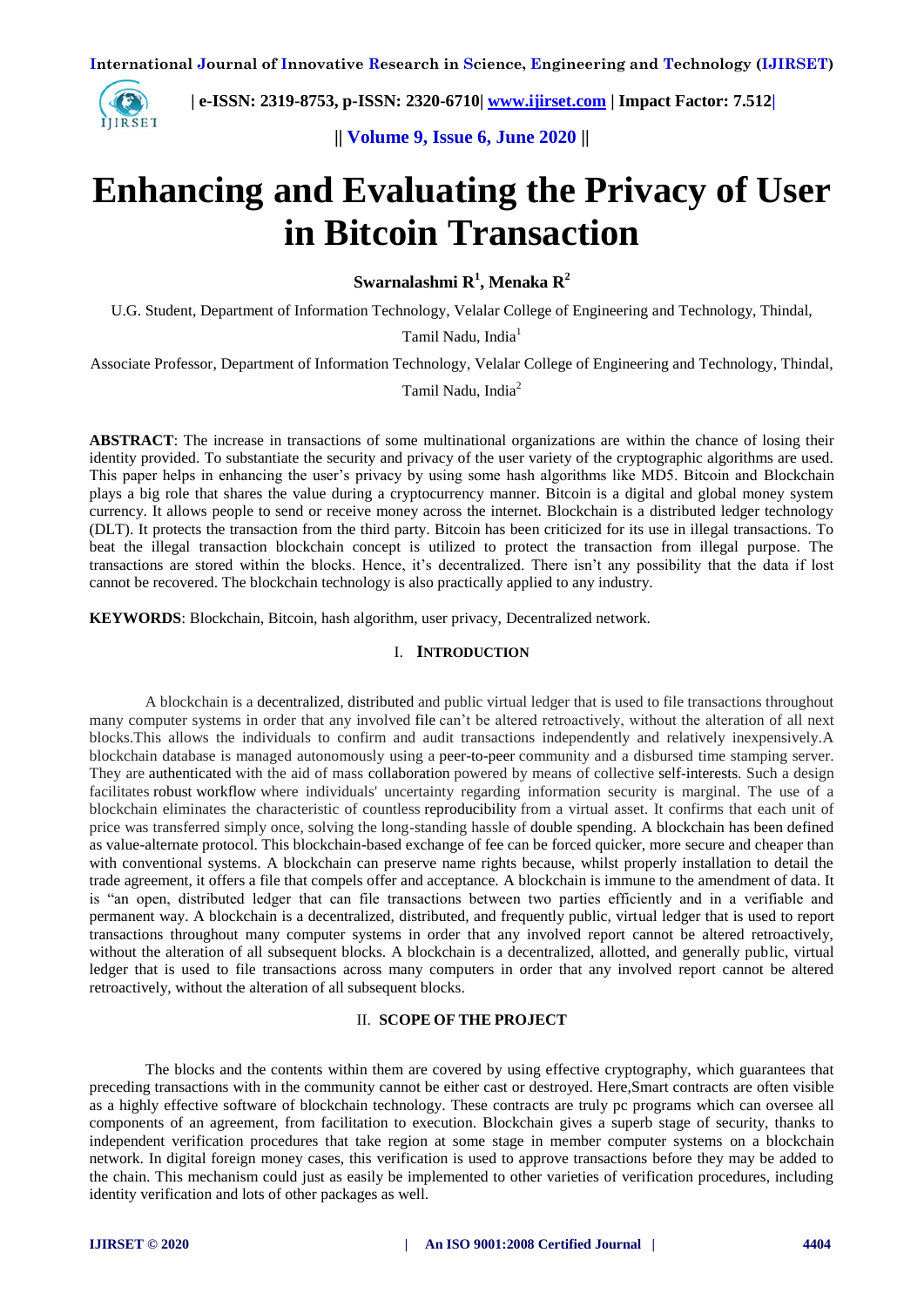

 **| e-ISSN: 2319-8753, p-ISSN: 2320-6710| [www.ijirset.com](http://www.ijirset.com/) | Impact Factor: 7.512|**

# **|| Volume 9, Issue 6, June 2020 ||**

A transaction is a switch of Bitcoin value this is broadcast to the community and collected into blocks. A transaction usually references previous transaction outputs as new transaction inputs and dedicates all input Bitcoin values to new outputs. Transactions aren't encrypted, so it's far possible to browse and view every transaction ever accrued right into a block. Once transactions are buried under sufficient confirmations, they may be taken into consideration irreversible.

Bitcoin is a cryptocurrency, meaning it's supported by a supply code that uses highly complicated algorithms to prevent unauthorized duplication or creation of Bitcoin units. The code's underlying principles, referred to as cryptography, are primarily based on advanced mathematical and pc engineering principles. It's simply impossible to interrupt Bitcoin's supply code and manipulate the forex's supply.

Bitcoin presently creates two distinct script Public Key pairs. These are described below. It is possible to design more complex types of transactions, and hyperlink them collectively into cryptographically enforced agreements. These are referred as Contracts. A Bitcoin address is handiest a hash, so the sender can't offer a complete public key in script Public Key. The script verifies that the provided public key does hash to the hash in script Public Key, after which it also checks the signature towards the general public key.

# III. **RELATED WORKS**

Traceable monero: Anonymous cryptocurrency with Enhanced Accountability

 Yannan Li, Guomin Yang, Willy Susilo, Yong Yu, Man HoAu, Dougxi Liu (2019) - Monero offers a high stage of anonymity for both users and their transactions. However, many criminal activities probably devoted with the safety of anonymity in cryptocurrency transactions. Thus, user accountability (or traceability) is also vital in Monero transactions, which is sadly lacking in the modern literature. This technology fill this gap by introducing a new cryptocurrency named Traceable Monero to balance the user anonymity and accountability. This framework relies on a tracing authority, but is optimistic, in that it is only involved when investigations in certain transactions are required. Then formalize the system model and security model of Traceable Monero. Present a detailed construction of Traceable Monero by overlaying Monero with two types of tracing mechanisms, tracing the one-time addresses with money flows and tracing the long-term addresses. Thus, prove the security of Traceable Monero and implement a prototype of the system, which demonstrates that Traceable Monero incurs merely a very small overhead in generating and verifying a transaction compared to Monero transactions.

A Survey on Security and Privacy Issues of Bitcoin

 Mauro Conti, Sandeep Kumar E, Chhagan La, Sushmita Ruj (2018) - Bitcoin is a popular cryptocurrency that records all transactions in a distributed append-only public ledger called blockchain. The security of Bitcoin heavily relies on the incentive compatible proof-of-work (PoW) based distributed consensus protocol, which is run by the network nodes called miners. In exchange for the incentive, the miners are expected to maintain the blockchain honestly. Since its launching 2009, Bitcoin economy has grown at an enormous rate, and it is now worth about 150 billion of dollars. This exponential growth in the market value of bitcoins motivate adversaries to exploit weaknesses for profit, and researchers to discover new vulnerabilities in the system, propose countermeasures, and predict upcoming trends. In this paper, we present a systematic survey that covers the security and privacy aspects of Bitcoin. We start by giving an overview of the Bitcoin system and its major components along with their functionality and interactions within the system. We review the existing vulnerabilities in Bitcoin and its major underlying technologies such as blockchain and PoW-based consensus protocol. These vulnerabilities lead to the execution of various security threats to the standard functionality of Bitcoin. We then investigate the feasibility and robustness of the state-of the-art security solutions. Additionally, we discuss the current anonymity considerations in Bitcoin and the privacy-related threats to Bitcoin users along with the analysis of the existing privacy-preserving solutions. Finally, we summarize the critical open challenges, and we suggest directions for future research towards provisioning stringent security and privacy solutions for Bitcoin.

#### Privacy Preservation of Users in P2P E-Payment System

 Albert Kofi Kwansah Ansah, Daniel Adu – Gyamfi, Stephen Anokye (2019) - Bitcoin ecosystem is supposed to be anonymous and untraceable. Nonetheless, Bitcoin offers weak anonymity in practice. The linkable pseudonymity of Bitcoin system raises privacy concerns for users. There are inputs and outputs of vulnerable to possible link ability and traceability of users' identity, that can lead to information leakage. Input and output addresses of transactions miss unlink ability in Bitcoin. Several attempts to solve unlink ability and untraceability of users' transactions found not to satisfy all requirements of a practical anonymity for users to transact business with bitcoins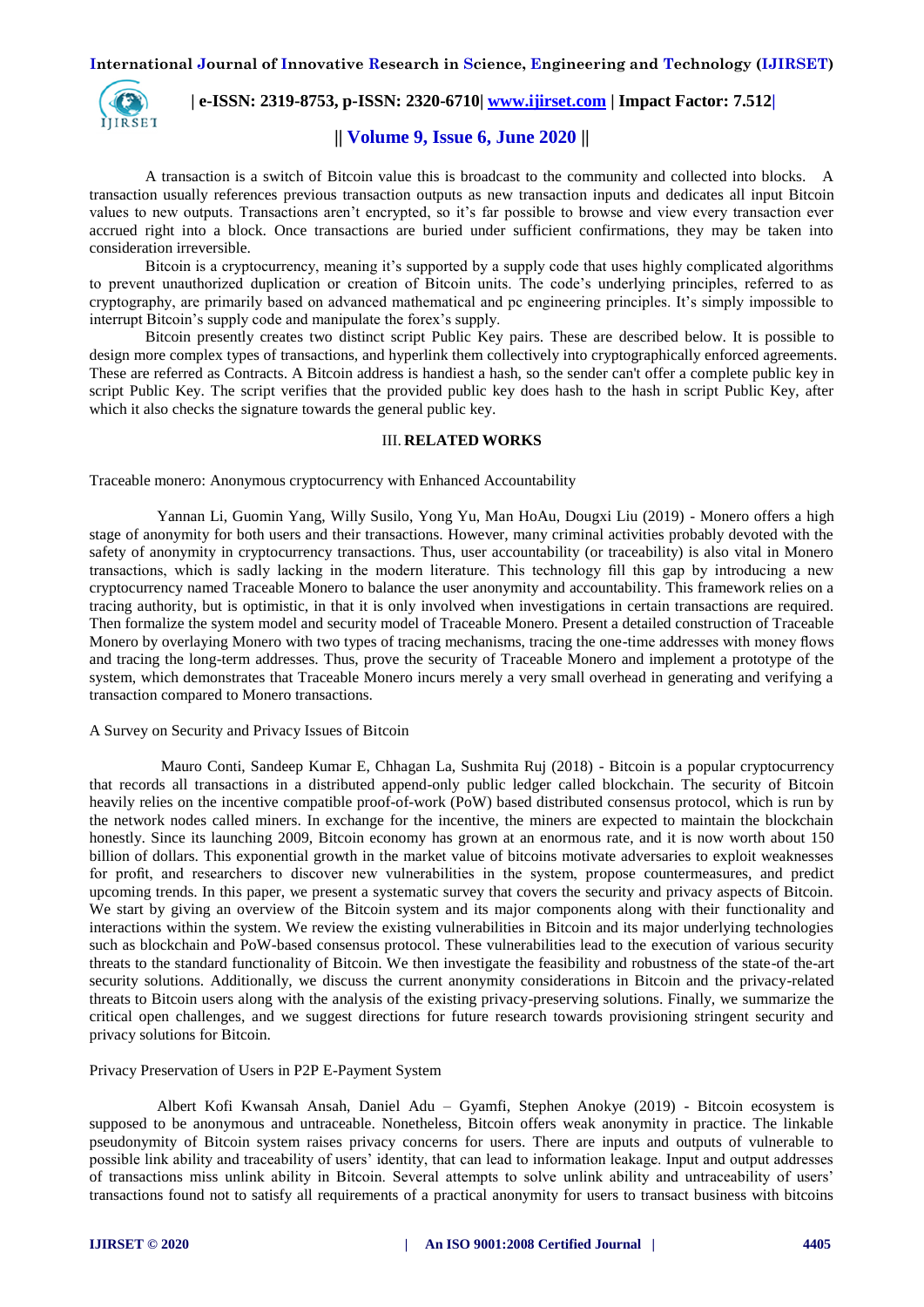

# **| e-ISSN: 2319-8753, p-ISSN: 2320-6710| [www.ijirset.com](http://www.ijirset.com/) | Impact Factor: 7.512|**

**|| Volume 9, Issue 6, June 2020 ||** 

securely and privately. In this paper, the authors focused on preserving identity and transactional behavior of users in bitcoin cryptocurrency transactions. A secure privacy-preserving scheme is presented. The paper incorporates bilinear pairing, elliptic curve (ECC), ring signature and Zero Knowledge Proof to curb users' privacy breaches. The authors theoretically analyzed, and evaluated proposed scheme, which is proven secure and robust to implement for preserving users' privacy in bitcoin transactions. The proposal adds a compatible privacy preserving layer on top of the Bitcoin blockchain, and consistent with the current Bitcoin architecture without offering any modification.

A Survey on Anonymity and Privacy in Bitcoin – like Digital Cash Systems

 Merve Can Kus Khalilov and Albert Levi (2018) - Bitcoin is the most widely known distributed, peer topeer (P2P) payment network without existence of a central authority. In Bitcoin, users do not use real names; instead, pseudonyms are used. Managing and verifying transactions and issuing of bitcoins are performed collectively by peers in the network. Since pseudonyms are used without providing any identity, it is perceived that Bitcoin provides anonymity. However, it is one of the most transparent payment networks since all transactions are publicly announced. Blockchain, which is the public ledger of Bitcoin, includes all transactions to prevent double-spending and to provide integrity. By using data in the blockchain, flow of bitcoins between transactions can be observed and activities of the users can be traced. When the implications obtained from the blockchain are combined with external data, identity and profile of a user can be revealed. This possibility has undesirable effects such as spending history of a user becomes accessible to other people, or cash flow of a merchant becomes exposed to competitors. There are several proposals as extensions or alternatives to Bitcoin, which improve anonymity and privacy. This survey presents an overview and detailed investigation of anonymity and privacy in Bitcoin-like digital cash systems. We examine the studies in the literature/web in two major categories: (i) analyses of anonymity and privacy in Bitcoin, and (ii) extensions and alternatives to Bitcoin, which improve anonymity and privacy. We list and describe methods and outcomes for both categories and group studies according to these methods and outcomes. We also present relationships between outcomes of analyses and the improvement methods. We compare performances of the methods and show relationships between the proposals. Moreover, we present guidelines for designing an anonymity/privacy improvement and discuss future research directions.

ProvChain: A Blockchain based Data provenance Architecture in Cloud Environment with Enhanced privacy and Availability

 Xueping Liang, Sachin Shetty, Deepak Tosh, Charless Kamhoua, Kevin Kwiat, Laurent Njilla (2017) - Cloud data provenance is metadata that records the history of the creation and operations performed on a cloud data object. Secure data provenance is crucial for data accountability, forensics and privacy. In this paper, we propose a decentralized and trusted cloud data provenance architecture using blockchain technology. Blockchain-based data provenance can provide tamper-proof records, enable the transparency of data accountability in the cloud, and help to enhance the privacy and availability of the provenance data. We make use of the cloud storage scenario and choose the cloud file as a data unit to detect user operations for collecting provenance data. We design and implement ProvChain, an architecture to collect and verify cloud data provenance, by embedding the provenance data into blockchain transactions. ProvChain operates mainly in three phases: (1) provenance data collection, (2) provenance data storage, and (3) provenance data validation. Results from performance evaluation demonstrate that ProvChain provides security features including tamper-proof provenance, user privacy and reliability with low overhead for the cloud storage applications.

#### IV.**EXISTING SYSTEM**

The Bitcoin is a kind of cryptocurrency. It is used for the transaction money to a particular individual. The bitcoin has no currency it is able to be transferred to the particular person and information of the transaction are best proven to the receiver. When conditions are met, clever contracts may be completely self-executing and self-enforcing. For proponents of smart contracts, these tools provide a greater secure, greater automated alternative to conventional settlement law, as well as an application that is faster and inexpensive than conventional methods.

The information which has been shown is stored within the database so the data can be regarded in later part if any query arises. When redeeming coins which have been sent to a Bitcoin address, the recipient provides each the signature and the public key. The information of transaction is secured but the records which has been transacted isn't secure due to the fact the encryption technique has been implemented in this process and the information has the threat of having attacked by using the third party in computerized format.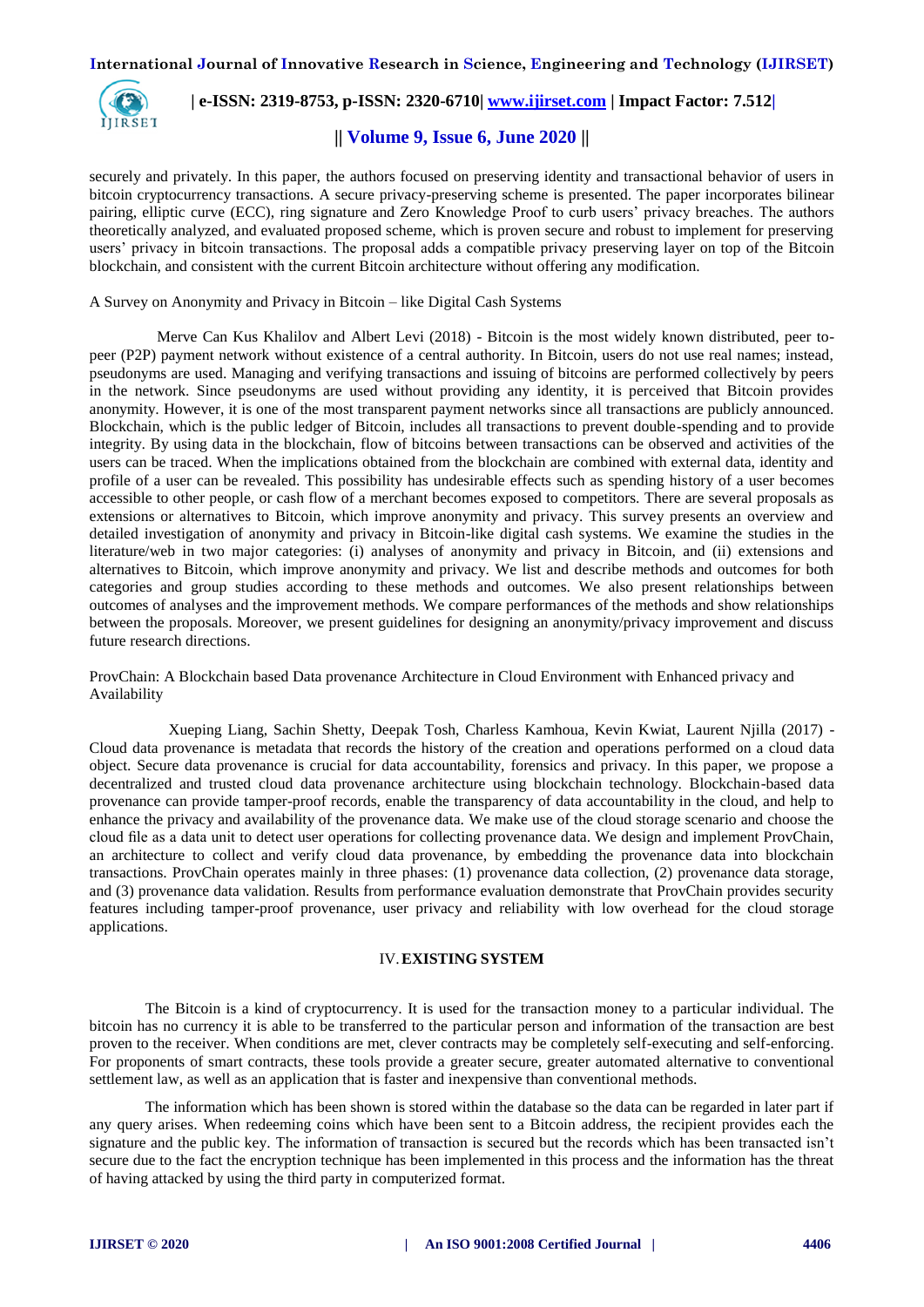**International Journal of Innovative Research in Science, Engineering and Technology (IJIRSET)**



 **| e-ISSN: 2319-8753, p-ISSN: 2320-6710| [www.ijirset.com](http://www.ijirset.com/) | Impact Factor: 7.512|**

**|| Volume 9, Issue 6, June 2020 ||** 

## V. **PROPOSED SYSTEM**

In the proposed system the bitcoin is transferred in a blockchain manner which secures the transfer amount in a cryptocurrency. Blockchain technology allows for verification without having to be depending on third-parties. The data structure in a blockchain is append-only. So, the data cannot be altered or deleted. It uses protected cryptography to secure the data ledgers. Also, the current ledger is dependent on its adjacent completed block to complete the cryptography process. All the transactions and data are attached to the block after the process of maximum trust verification. There is a consensus of all the ledger participants on what is to be recorded in the block.

# **ARCHITECTURE DIAGRAM**



The sender and the receiver both will get verified by their particular mail Id for the private account transaction. After the verification only certain transaction being done from one user to another user. The private account will be created.

## TRANSACTION:

In this transaction process the sender will send the certain amount to the user. Before the transaction the receiver will wants to be verified weather the user has crypto currency or not. Before transaction the certain user will give request to the sender person who has the crypto currency. Then the sender will accept the request. The required amount will be transacted to the person who has request. Further the transacting the notification of each transaction was verified by the sender as well as receiver.

While transaction before and after transacting details where viewed for the sender and the receiver of transaction wallet of both the normal cash, crypto currency.